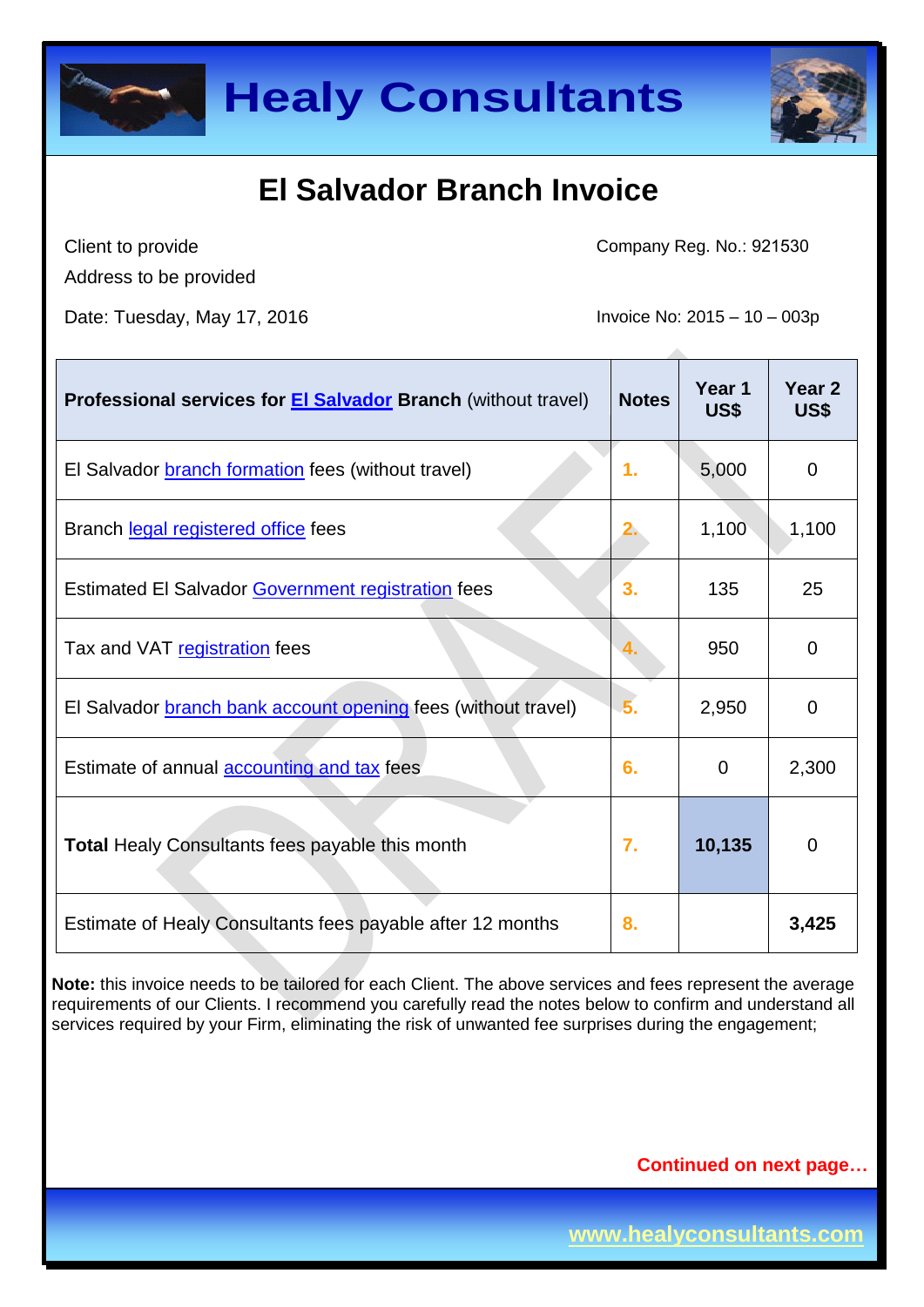



#### *Notes to invoice above*

**1.** Healy Consultants fees to efficiently and effectively complete El Salvador branch registration within six [weeks](http://www.healyconsultants.com/el-salvador-company-registration/fees-timelines/#timelines) by i) choosing the optimum regulatory license for our Client's business activities ii) reserving a branch name with the [National Registry Center](http://elsalvador.eregulations.org/procedure/5/5/step/3?l=es) iii) settling our accountant and lawyer fees and  $|v\rangle$  preparing a high quality branch registration application for to the National Registry Center;

All [engagement fees](http://www.healyconsultants.com/company-registration-fees/) (click link) are agreed and paid up front and agree to the fees published on our country web pages. Consequently, there are no hidden fees, surprises or ambushes throughout the engagement. All engagement deadlines are agreed up front in the form of a [detailed](http://www.healyconsultants.com/index-important-links/example-project-plan/)  [project plan,](http://www.healyconsultants.com/index-important-links/example-project-plan/) mapping out [deliverables](http://www.healyconsultants.com/deliverables-to-our-clients/) by week throughout the engagement term;



Every week during the engagement, Healy Consultants will email our Client a [detailed status](http://www.healyconsultants.com/index-important-links/weekly-engagement-status-email/)  [update.](http://www.healyconsultants.com/index-important-links/weekly-engagement-status-email/) Our Client is immediately informed of engagement problems together with solutions. Your dedicated engagement manager is reachable by phone, Skype, live chat and email and will communicate in your preferred language;

- **2.** In accordance with El Salvador [Commercial Code \(18 & 22\),](http://elsalvador.eregulations.org/media/codigo%20de%20comercio_3.pdf) a branch shall as from the date of its incorporation have a legal registered office in El Salvador, to which all official government communications and notices may be addressed. To comply with this statutory requirement, Healy Consultants' El Salvador office will be the registered office address for your branch. Thereafter, this address will be used to receive government correspondence including **i)** tax letters **ii)** notice of the legal annual return; and **iii)** all government communications. Most of our Clients wish to place [Healy Consultants'](http://www.healyconsultants.com/corporate-outsourcing-services/company-secretary-and-legal-registered-office/) office address on invoices, contracts, websites and business cards;
- **3.** This fee is an estimate of government costs payable during your Firm's engagement. For transparency purposes, all government fee payments will be supported by original receipts and invoices. Examples of government costs include **i)** branch registration fees **ii)** branch name reservation fees and **iii)** branch seal and accounting book ordering fees. Following engagement completion, Healy Consultants will refund our Client any excess of funds received over actual Government costs paid;
- **4.** In accordance with El Salvador laws, each entity must register for corporate tax and VAT at the [Ministry of Finance;](http://www.mh.gob.sv/portal/page/portal/PMH)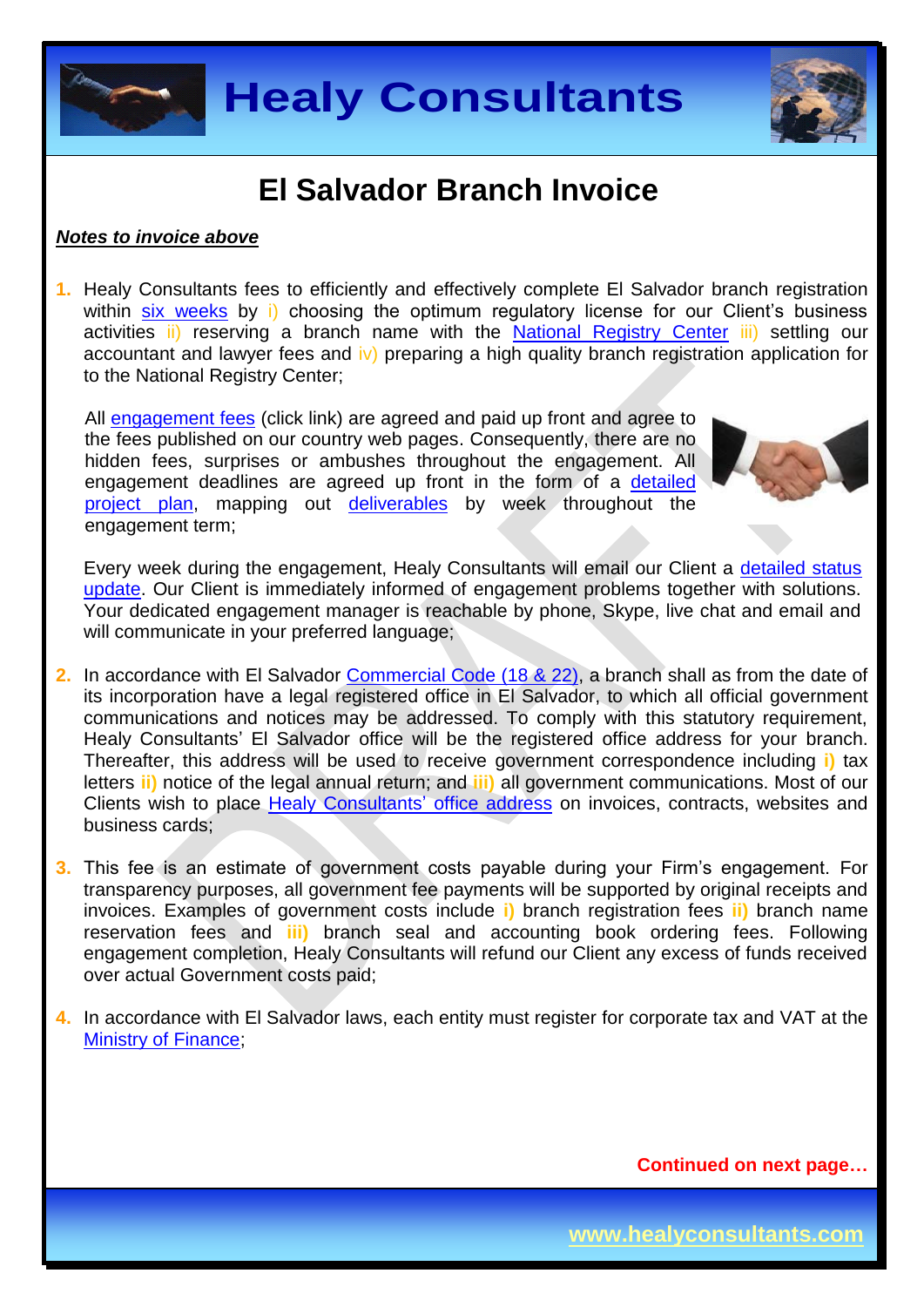



**5.** Healy Consultants will be pleased to open an El Salvador corporate bank account without our Client travel. It is a time consuming task, and Healy Consultants will shelter our Client from the associated administrative challenges. As you can appreciate, it is a difficult task to obtain bank account approval through a newly formed branch when shareholders, directors and bank signatories reside overseas. Healy Consultants will prepare a business plan for the bank to optimize the probability of corporate bank account approval. Depending on our Client's business and nationality, there is a 20% probability the banks will request a bank signatory to travel for a one-hour bank interview. Healy Consultants will try its best to negotiate with the bank for a travel exemption. If our Client must travel to El Salvador for corporate bank account opening, Healy Consultants will refund our Client US\$950;

If our Client is not comfortable with only an El Salvador corporate bank account, Healy Consultants will be pleased to open [an international corporate bank account](http://www.healyconsultants.com/international-banking/) (click link) outside of El Salvador. Examples include New York, Germany, Liechtenstein, Austria, Bulgaria, South Africa, Australia, London, South America or Dubai. All banks will be top tier banks in these countries with excellent internet banking services. Example of our global banking partners include HSBC, Standard Chartered Bank, Citibank, Barclays, Standard bank, ANZ bank, VTB bank, UBS, Credit Suisse;

The banks enjoy ultimate power of approval of corporate bank account applications. Consequently, guaranteed success is outside of Healy Consultants' control. What is inside our control is the preparation and submission of a high quality bank application that maximizes the likelihood of approval. To date, we enjoy a 100% approval record because of our global [banking relationships](http://www.healyconsultants.com/international-banking/corporate-accounts/) and determination.







Global banks continue to tighten corporate bank account opening procedures, their internal compliance departments completing more thorough due diligence of Clients. Consequently, our Clients should expect the bank account approval period to take up to 4 weeks. Furthermore, global banks now require evidence of proof of business in the country where the corporate bank account will be, including sales contracts or lease agreement;

**6.** For an active trading branch, these accounting and tax fees are an estimate of Healy Consultants fees to efficiently and effectively discharge your annual branch accounting and tax obligations. Following receipt of a set of draft accounting numbers from your branch, Healy Consultants will more accurately advise accounting and tax fees. For a dormant branch, Healy Consultants fees are only US\$950;

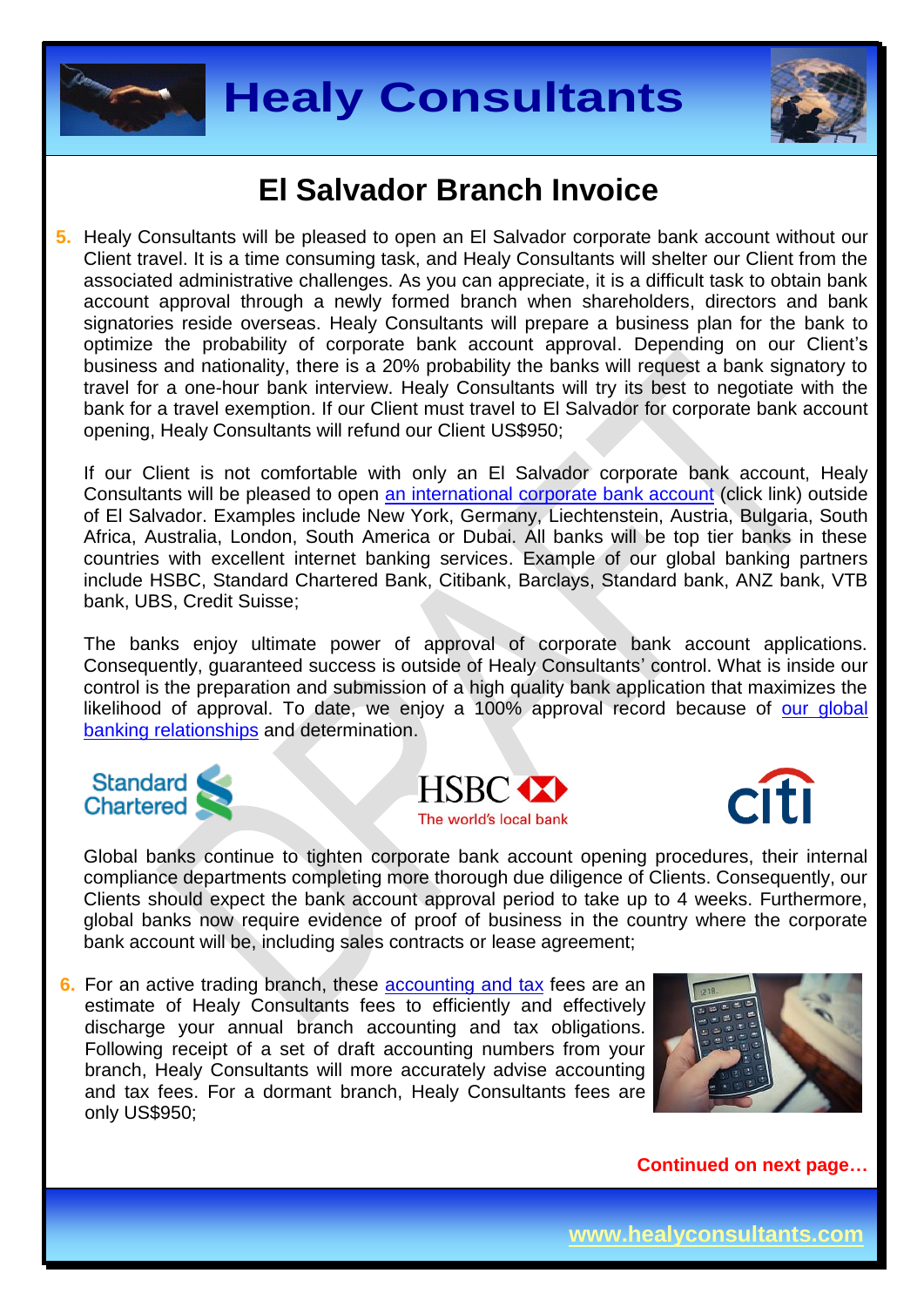



- **7.** All fees quoted in this invoice correspond to fees quoted [on Healy Consultants'](http://www.healyconsultants.com/company-registration-fees/) website. Please review this invoice carefully to identify errors. During the rush of the business day, it is possible that Healy Consultants inadvertently made fee calculation errors, typing errors or omitted services or omitted historic fee payments from Clients. In the unfortunate event you identify invoice errors, please revert to me directly re the same. I apologize in advance if I or my staff made invoice errors;
- **8.** Assuming our Clients re-engage Healy Consultants in year 2, this fee is an estimate of the fees payable next year, 12 months after the date of branch registration;
- **9.** The fees quoted in this invoice are a prediction of the fees required to efficiently and effectively complete this engagement in a timely manner. If during the engagement Healy Consultants realizes that the project is more complex than anticipated, requiring a large additional investment of time, my Firm will revert to request additional fees. If Healy Consultants completes the engagement faster and more easily than expected, Healy Consultants is happy to refund some fees to our Client;
- **10.**Branch business activities are limited to its parent company's scope of activities. The branch suffers a corporation tax of 30%. A branch can **i)** lease office premises and **ii)** issue sales invoice to Clients' and **iii)** sign local legal contracts. A branch can import and export goods;
- 11. Engage Healy Consultants to [project manage](http://www.healyconsultants.com/project-manage-engagements/) business set up in every country on the planet. We are the best in the [world](http://www.healyconsultants.com/best-in-the-world/) at what we do, timely completing [the A to Z](http://www.healyconsultants.com/a-to-z-of-business-set-up/) of every country engagement;
- **12.**In accordance with El Salvador [Commercial Code article 106,](http://elsalvador.eregulations.org/procedure/5/5/step/4?l=es) there is no minimum issued share capital for a branch, however it is recommended to paid up at least US\$2,000. To optimize engagement efficiency and minimize delays, Healy Consultants is happy to deposit these funds on behalf of our clients;
- **13.**In accordance with El Salvador Laws, each branch must have at least one individual director ordinarily resident in El Salvador, locally known as the [legal representative.](http://www.healyconsultants.com/resident-director-services/legal-representative-south-american-companies/) If required, Healy Consultants will be pleased to provide your firm with a professional nominee director in El Salvador. Our fee amounts to US\$6,600 per annum;
- **14.**If our Client and Healy Consultants properly plan this engagement, our Clients' will *not* have to travel during this engagement. Healy Consultants will efficiently complete branch registration and corporate bank account opening in a timely manner without our Client presence. Instead, our Client will need to **i)** sign and get documents legalized in the embassy in their country of origin and **ii)** courier the originals to Healy Consultants office:



**Continued on next page…**

**www.healyconsultants.com**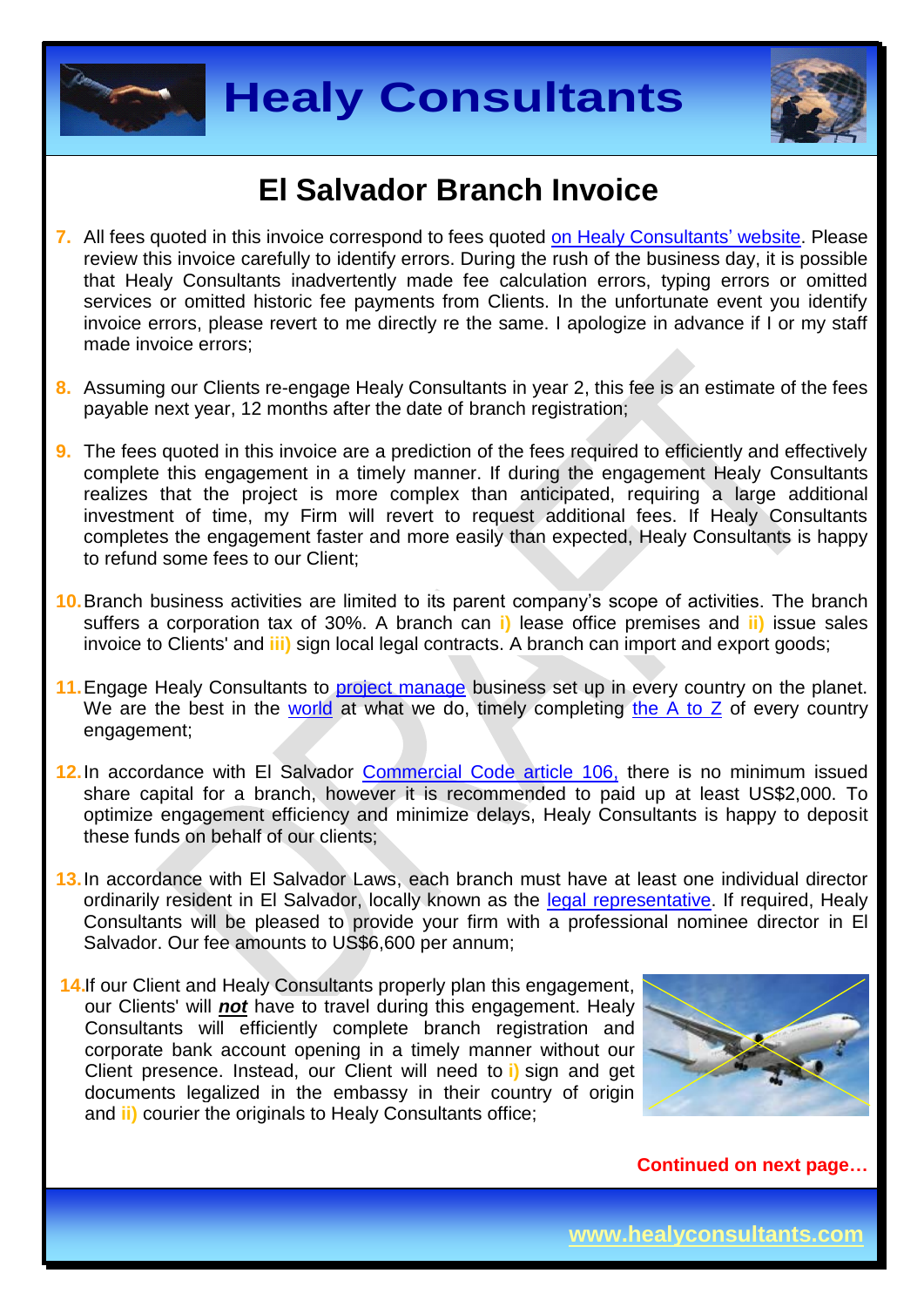



- **15.**Depending on our Client's business and nationality, the Salvadorian Government may require a special regulatory license to carry on your business in the country. Healy Consultants will assist our Client secure license approval; there may be additional engagement fees. However, the Government enjoys ultimate power of approval of branch registrations and business licenses;
- **16.**If our Client requires nominee non-resident shareholder and director [services,](http://www.healyconsultants.com/corporate-outsourcing-services/nominee-shareholders-directors/) Healy Consultants will be pleased to assist. Our fee for professional, passive nominee corporate shareholder amounts to US\$2,100 per annum. Our fee to be both nominee non-resident director and shareholder amounts to US\$6,600 per annum. Being the sole shareholders and sole director of a Client's entity exposes Healy Consultants to reputation, litigation and financial risk;
- **17.**If required, Healy Consultants will be pleased to assist your firm to secure employee visa approvals. Our fee is US\$2,950 for the first employee, US\$1,950 for the second employee, US\$950 per employee thereafter. Our employee visa fees includes preparation of a quality visa application and submitting to the correct Government immigration officers. The Government enjoys ultimate power of approval of visa applications. Consequently, guaranteed success is outside of Healy Consultants' control. What is inside our control is the preparation and submission of a high quality immigration visa application that maximizes the likelihood of visa approval;
- **18.**Some of our Clients request Healy Consultants to provide temporary shared [office space](http://www.healyconsultants.com/virtual-office/) for 6 months until their preferred business premises is found. If your Firm requires this service, our one-time fee is US\$950. Monthly rental thereafter is paid directly to the landlord, independently of Healy Consultants;
- **19.**Monthly, quarterly and mid-year Government tax obligations include monthly payroll reporting social security contributions payments and VAT return filing. If you need our help, Healy Consultants can complete monthly Government reporting for a monthly fee of US\$860. Healy Consultants monthly support will include i) receive in dropbox the invoices from our client ii) label monthly bank statement transactions iii) preparation and submission of VAT returns and iv) submission of monthly employee payroll reporting and social security contributions;
- **20.**It is important our Clients are aware of their personal and corporate tax obligations in their country of residence and domicile. Let us know if you need Healy Consultants help to clarify your local and international annual tax reporting obligations;
- 21. As stipulated on our [business website](http://www.healyconsultants.com/) and in section 3 of our engagement letter, Healy Consultants will only commence the engagement following **i)** settlement of our fees and **ii)** completion and signing of our legal engagement letter;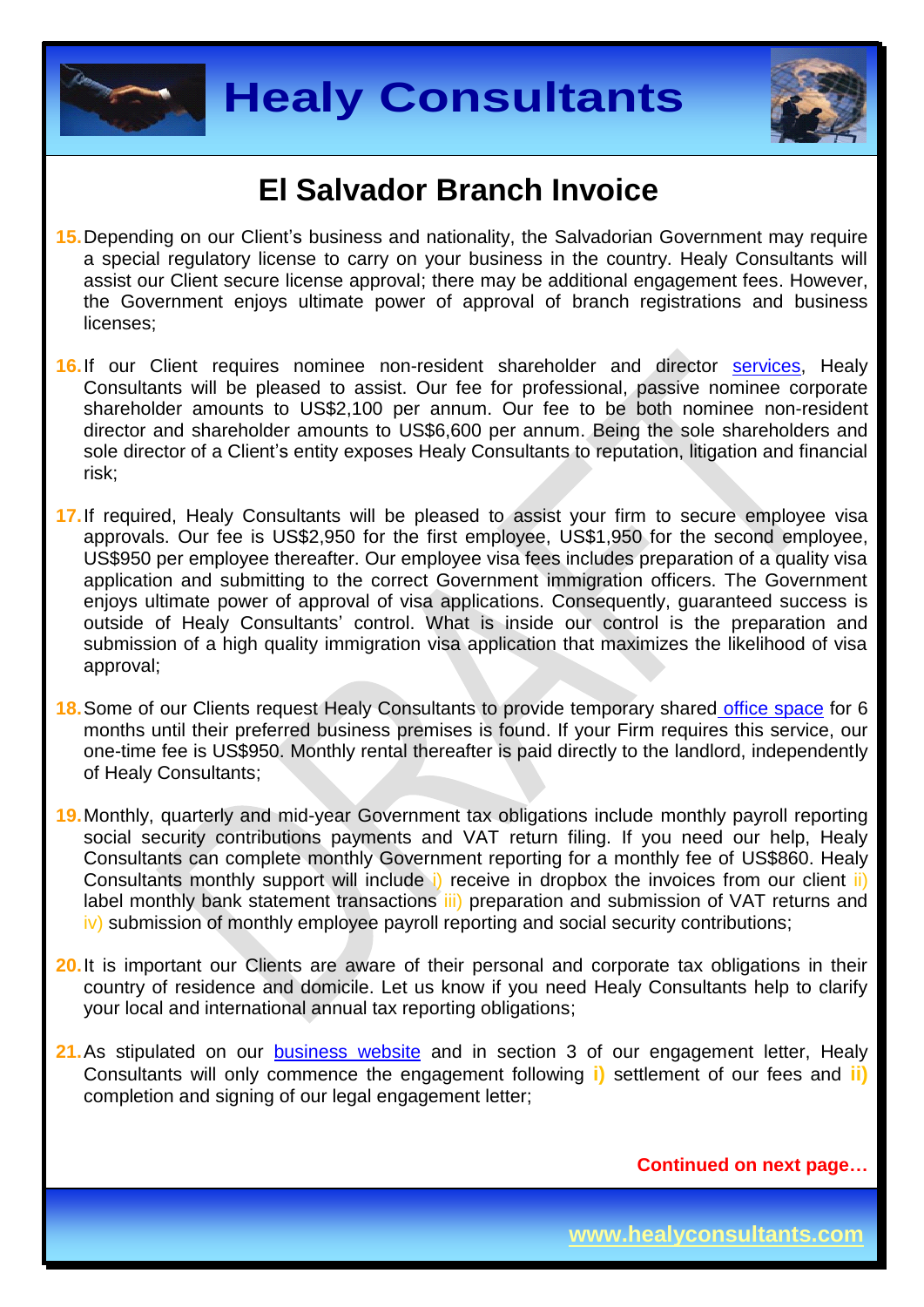



**22.**During the engagement, shareholders and directors' documents may need to be translated into Spanish, before the Government and Bank approve branch registration and corporate bank account opening respectively. Consequently, our Client should budget for possible additional translation and embassy attestation fees. Either our Client or Healy Consultants can complete this administrative task;

As always, Healy Consultants will negotiate with all third parties to eliminate or reduce additional engagement costs. For transparency purposes, all third party fee payments will be supported by original receipts and invoices. Examples of possible third party payments include **i)** embassy fees **ii)** notary public costs **iii)** official translator fees;

- **23.**Some of our Clients require an [immediate country](http://www.healyconsultants.com/turnkey-solutions/) solution. With this strategy, within a day Healy Consultants can supply our Client **i)** an existing dormant Salvador branch number and **ii)** an already approved Salvador corporate bank account number and **iii)** a business address. Turnkey solutions are attractive to those entrepreneurs who wish to immediately, close a country deal, sign a contract or invoice a customer;
- 24. Healy Consultants will only incorporate your branch after 75% of [due diligence documentation](http://www.healyconsultants.com/due-diligence/) is received by email. Healy Consultants will only open a corporate bank account after 100% of the Client's original due diligence documentation is received by courier;
- 25. During the annual renewal engagement with our Client, our in-house [Legal and Compliance](http://www.healyconsultants.com/about-us/key-personnel/cai-xin-profile/) [Department](http://www.healyconsultants.com/about-us/key-personnel/cai-xin-profile/) reviews the quality and completeness of our Client file. Consequently, Healy Consultants may revert to our Client to ask for more up to date [due diligence documentation;](http://www.healyconsultants.com/due-diligence/)
- **26.**To assist our Clients to minimize foreign exchange costs, we offer the payment in SG\$, Euro, Pounds or US\$. Kindly let me know in which currency your Firm prefers to settle our fees and I will send an updated invoice, thank you;
- **27.**Some of our Clients' engage Healy Consultants to [recruit](http://www.healyconsultants.com/corporate-outsourcing-services/how-we-help-our-clients-recruit-quality-employees/) local employees. We have a lot of experience in this area and we are quite skilled at securing quality candidates for our Clients';
- 28. To efficiently and effectively complete your engagement in a timely manner, we recommend your Firm transfers these funds to Healy Consultants corporate bank account. Thereafter, our Incorporation and Banking Team will aggressively advance your engagement, providing your Firm daily feedback as to engagement status. I would be grateful if you email us the bank transfer advice slip to enable my Accounting Department to accurately and timely identify bank receipts: